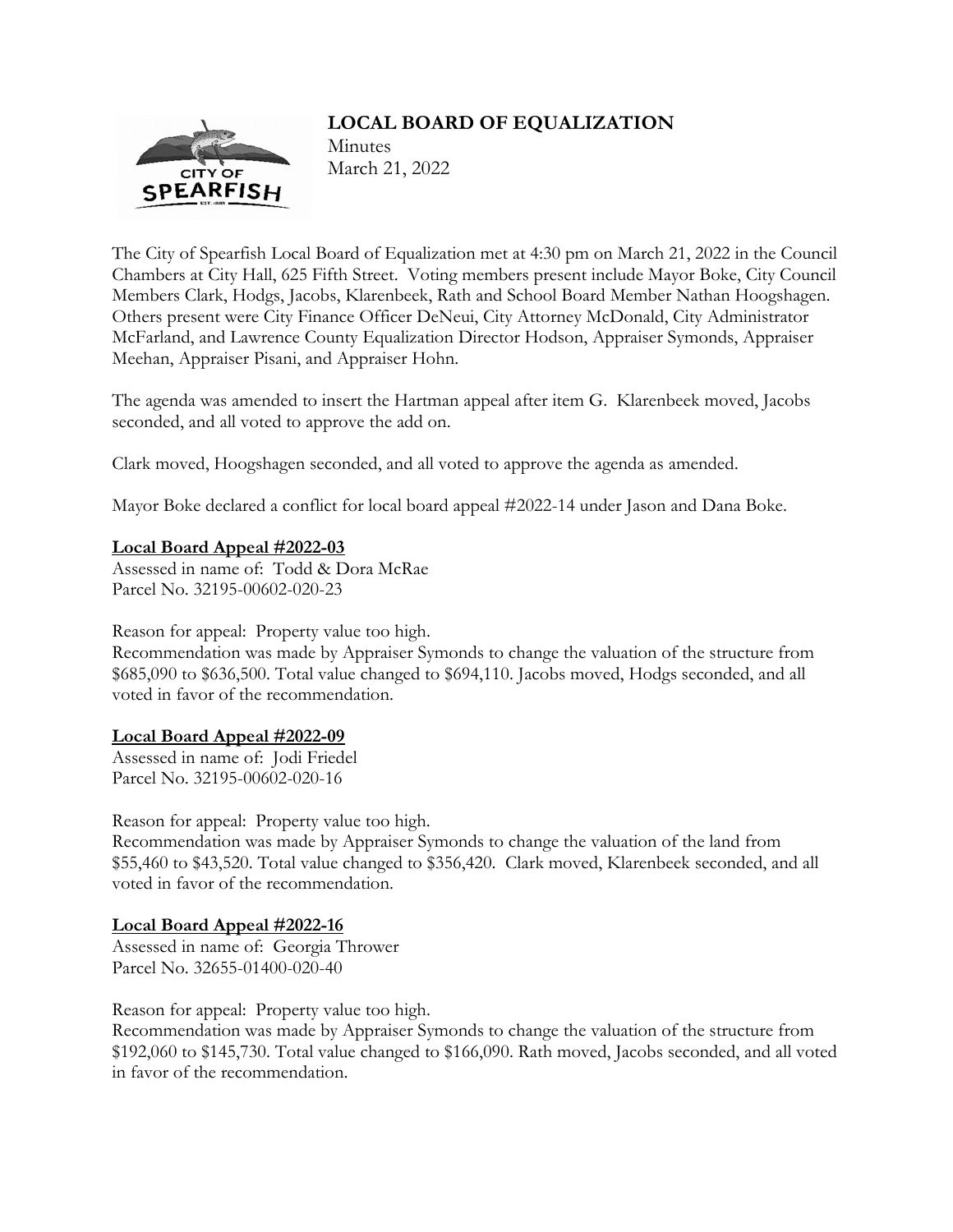#### **Local Board Appeal #2022-08**

Assessed in name of: City of Spearfish Parcel No. 32209-00603-190-20

Reason for appeal: To change City owned property to exempt status. Recommendation was made by Director Hodson to change the valuation of the structure from \$544,690 to \$0. Total value changed to \$0. Klarenbeek moved, Jacobs seconded, and all voted in favor of the recommendation.

# **Local Board Appeal #2022-15**

Assessed in name of: Duane Berke Parcel No. 32100-00603-172-13

Reason for appeal: Incorrect assessment value due to hangar at the Black Hills Airport being moved to a different location. Recommendation was made by Director Hodson to change the valuation of the structure from \$22,280 to \$0. Total value changed to \$0. Jacobs moved, Hodgs seconded, and all voted in favor of the recommendation.

#### **Local Board Appeal #2022-12**

Assessed in name of: Brian & Michela Meredith Parcel No. 32204-14020-000-00

Reason for appeal: Changing the abstract type from Non-Ag to AG. Recommendation was made by Director Hodson to change the abstract type from NA-DC with a land valuation of \$234,700 to abstract type AG-D for a land valuation to \$46,860. Total value changed to \$46,860. Hodgs moved, Rath seconded, and all voted in favor of the recommendation.

Hodgs assumed Board Chairman.

#### **Local Board Appeal #2022-14**

Assessed in name of: Jason & Dana Boke Parcel No. 32320-00100-012-00

Reason for appeal: Changing the abstract type from Non-Ag to AG and property value too high. Recommendation was made by Appraiser Pisani to set land value at \$2,270 due to land change from Non-Ag to Ag. Jacobs moved, Rath seconded, and all voted in favor of the recommendation. Recommendation was made by Appraiser Pisani to set structure value at \$432,840 due to a record change of finished area in the basement for a total value of \$435,110. Hoogshagen moved, Rath seconded, and all voted in favor of the recommendation.

Mayor Boke returned to preside as Board Chairman.

#### **Local Board Appeal # 2022-04**

Assessed in name of: Arnold & Zana Hartman Parcel No. 32630-00700-070-00

Reason for appeal: Property value too high.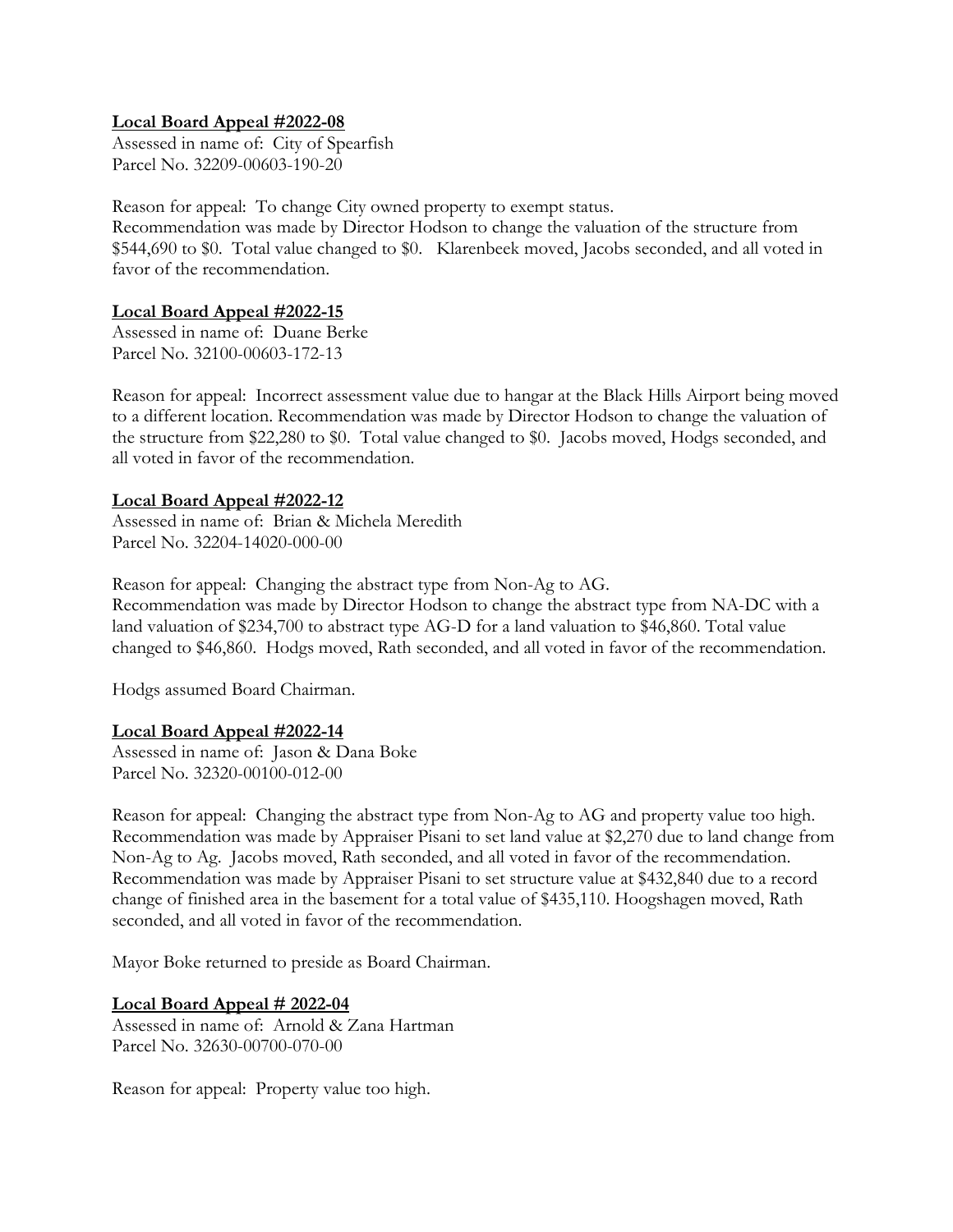Recommendation was made by Appraiser Meehan to change the valuation of the structure from \$404,230 to \$398,570. Total value changed to \$435,970. Hodgs moved, Rath seconded, and all voted in favor of the recommendation.

### **Local Board Appeal # 2022-02**

Assessed in name of: Jeannie Stoline Parcel No. 32270-04200-000-00

Reason for appeal: Property value too high.

Recommendation was made by Appraiser Meehan for no change of assessment value. Total value remains the same at \$311,490. Klarenbeek moved, Jacobs seconded, and all voted in favor of the recommendation.

#### **Local Board Appeal # 2022-18**

Assessed in name of: Allen Eide Parcel No. 32700-00602-304-00

Reason for appeal: Property value too high.

Recommendation was made by Appraiser Hohn for no change of assessment value. Total value remains the same at \$224,040. Klarenbeek moved, Clark seconded, and all voted in favor of the recommendation.

#### **Local Board Appeal # 2022-17**

Assessed in name of: John England Parcel No. 32060-03700-230-00

Mr. England withdrew his appeal prior to the meeting. Clark moved, Hodge seconded, and all voted in favor of the recommendation from the County for no change of the assessment value.

#### **Local Board Appeal # 2022-10**

Assessed in name of: PDJ Holding Co, LLC Parcel No. 32030-02900-040-20

Reason for appeal: Property value too high.

Recommendation was made by Director Hodson for no change of assessment value. Total value remains the same at \$168,480. Klarenbeek moved, Clark seconded, and all voted in favor of the recommendation.

# **Local Board Appeal # 2022-11**

Assessed in name of: Paul & Daphne Johnson Parcel No. 32090-07300-040-00

Reason for appeal: Property value too high.

Recommendation was made by Appraiser Meehan for no change of assessment value. Total value remains the same at \$232,750. Clark moved, Klarenbeek seconded, and all voted in favor of the recommendation.